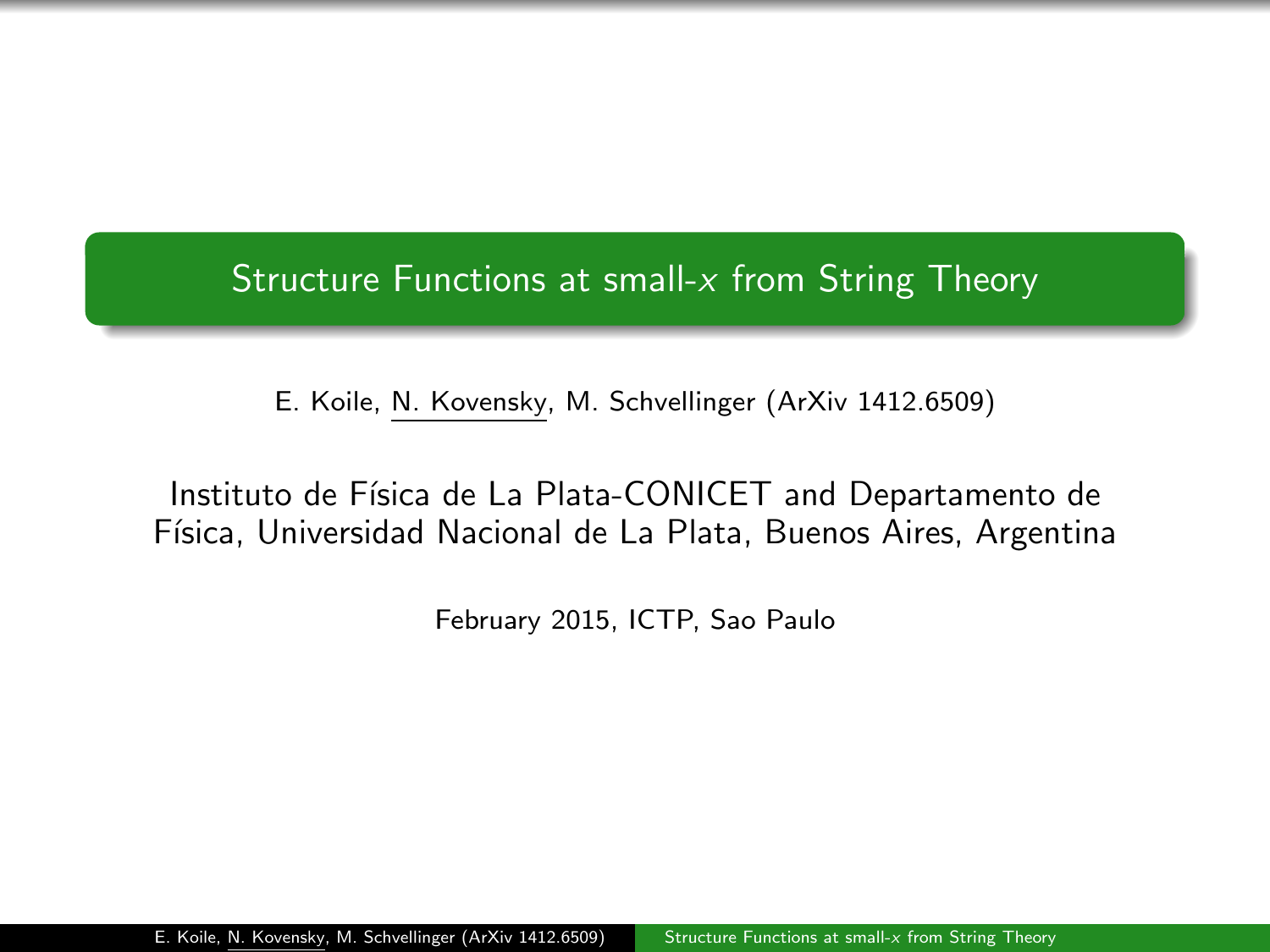### Using AdS/CFT to study DIS from mesons



#### 1

### Our results

- Eight structure functions  $F_i(q^2, x)$  for polarized vector mesons at small-x.
- Callan-Gross type relations:  $F_2 \sim 2xF_1$  and  $b_2 \sim 2xb_1$ .
- Similar results for different Dp-brane models  $\rightarrow$  general results? and for QCD?

 $<sup>1</sup>M$ . Kruczenski et all (2003).</sup>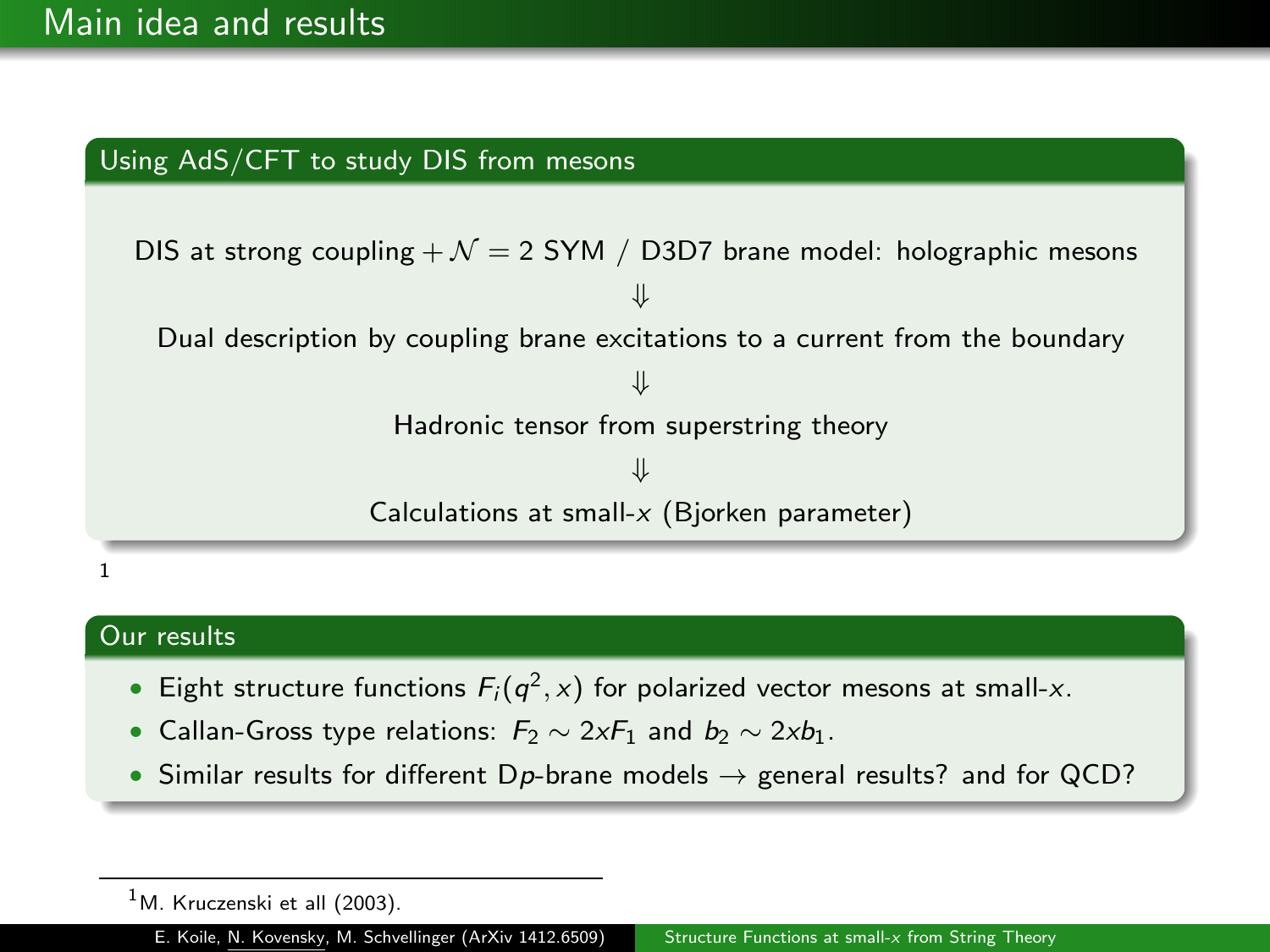

Figure 1: The typical interaction in the DIS inclusive process between a lepton and a Hadron via a virtual photon. The state X is not measured.

#### Some Definitions

- $q = k k'$  is the momentum transfer and  $y \equiv \frac{P \cdot q}{P \cdot k}$  is the fractional energy loss of the lepton.
- $x \equiv -\frac{q^2}{2R}$  $\frac{q}{2P\cdot q}$  is the Bjorken parameter  $(0 < x < 1)$ .
- Small  $x$  regime :  $e^{\sqrt{\lambda}} \ll x \ll 1/\sqrt{\lambda}$ .

DIS is the study of the lepton-hadron scattering when  $q^2\to\infty$ , with  $x$  fixed.

The differential cross section is given

$$
\frac{d\sigma}{d\mathsf{x}\,d\mathsf{y}\,d\phi}=\frac{e^2}{16\pi^2q^4}\mathsf{y}\,l^{\mu\nu}(\mathsf{k},\mathsf{k}',\epsilon)\mathsf{W}_{\mu\nu}(\mathsf{P},\mathsf{q},\zeta)\,,\boxed{\mathsf{W}^{\mu\nu}\sim<\mathsf{P}|\mathsf{J}^{\mu}\mathsf{J}^{\nu}|\mathsf{P}'>}
$$

where the leptonic tensor  $l^{\mu\nu}\approx2\left(k^\mu{k^{\nu}}'+k^\nu{k^{\mu'}}-g^{\mu\nu}k\cdot k'-i\epsilon^{\mu\nu\alpha\beta}q_\alpha s^{lep}_\beta\right)$  is easy to obtain from pQED. Current conservation implies  $q_\mu l^{\mu\nu}=q_\nu l^{\mu\nu}=0.$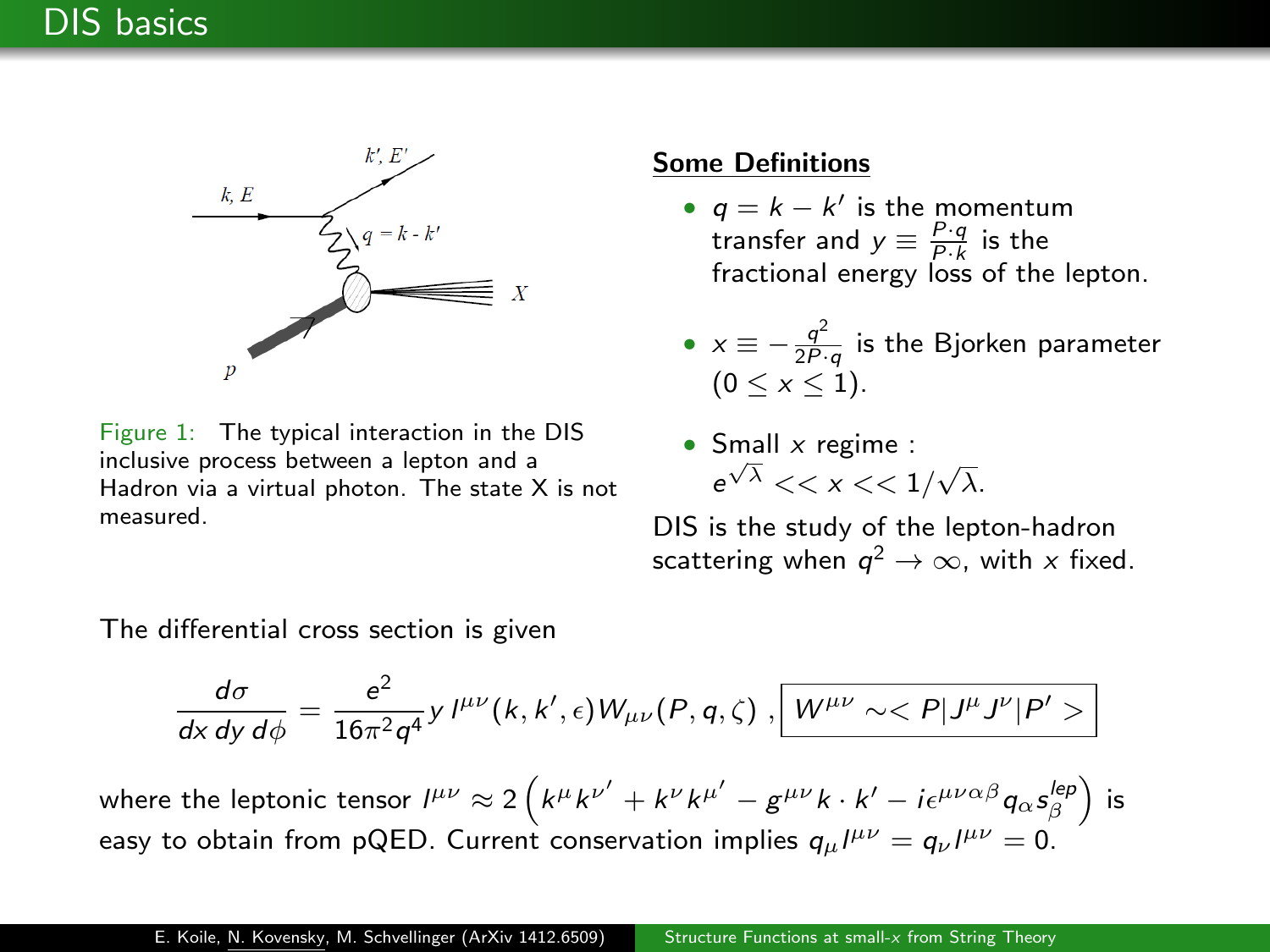## The Holographic picture



Figure 2: Picturing the relation between the DIS process and the holographic scattering one. D3D7 brane model/ $\mathcal{N} = 2$  SYM

The perturbation induced by the electro-magnetic currents  $J^\mu$  from the boundary is a metric fluctuation of the form

$$
h^{MN} = \frac{1}{2} \left( A^M v^N + A^N v^M \right)
$$

where  $A^m$  is a  $\mathit{U}(1)$  gauge field and  $v^i$  is a killing vector on the sphere  $2$ .

These fluctuations will interact with scalar or vector brane fields (transversal or longitudinal brane fluctuations)

 $^2$  J. Polchinski and M. Strassler (2002)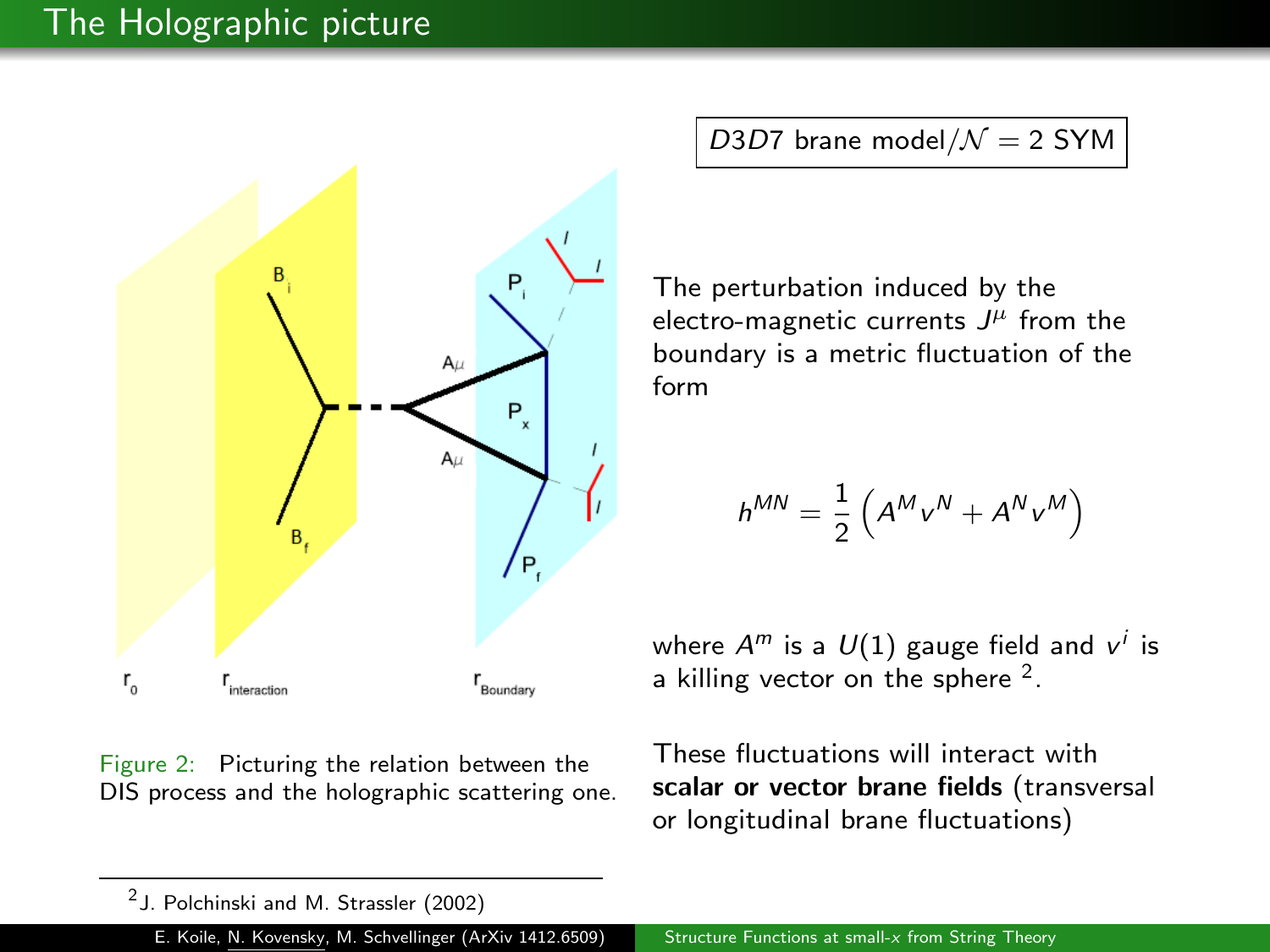Finally, we obtain the following results for the structure functions (at leading order)

$$
g_1 = -2g_2 = \frac{1}{4x^2}(I_1 + I_0) \quad , \quad F_1 = \frac{1}{12x^2}I_1 \quad , \quad F_2 = \frac{1}{6x}(I_1 + I_0)
$$

$$
b_1 = \frac{1}{4x^2}I_1 \quad , \quad b_2 = -\frac{3}{2}b_3 = 3b_4 = \frac{1}{2x}(I_1 + I_0)
$$

where

$$
I_1 \propto \left(\frac{q}{\Lambda}\right)^{-2\Delta+2} \frac{1}{\sqrt{gN}} I_{1,2\Delta+3}, I_0 = \propto \left(\frac{q}{\Lambda}\right)^{-2\Delta+2} \frac{1}{\sqrt{gN}} I_{0,2\Delta+3},
$$

and since  $\frac{l_{0,2\Delta+3}}{l_{1,2\Delta+3}}=\frac{2\Delta+3}{\Delta+2}$  one recovers relations of the Callan-Gross type:

$$
\mathcal{F}_2 = 2 \times F_1 \left(1 + \frac{l_0}{l_1}\right), \quad b_2 = 2 \times b_1 \left(1 + \frac{l_0}{l_1}\right).
$$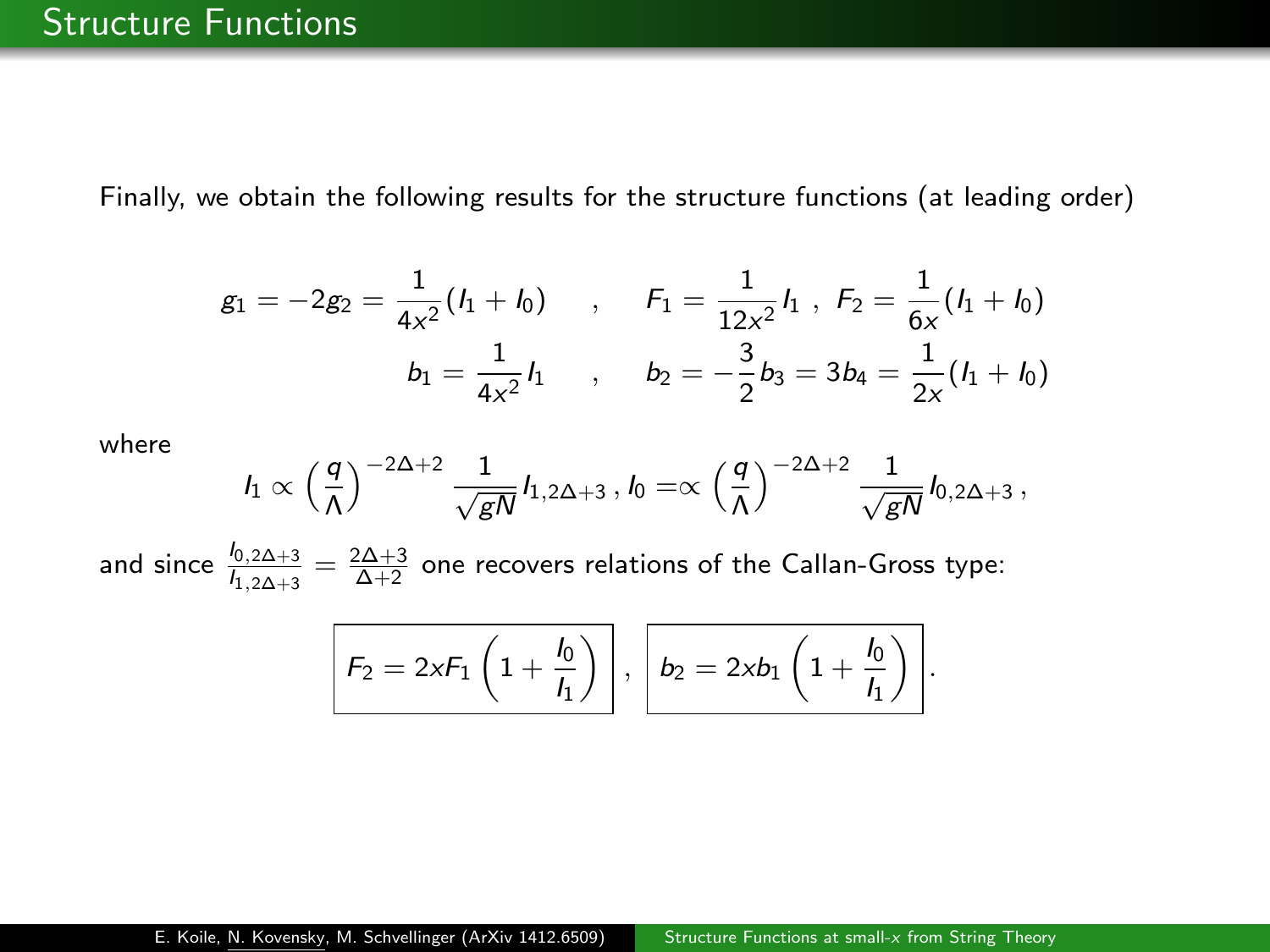- DIS scattering of leptons from spin-0 and spin-1 mesons at small  $x$  at strong coupling and in the large N limit has been investigated in terms of superstring theory (in the large  $N$  limit).
- For polarized vector mesons the 8 structure functions were obtained, along with the Callan-Gross type relations<sup>3</sup>

 $F_2(x) \sim 2xF_1(x)$  and  $b_2(x) \sim 2xb_1(x)$ .

- This results have similarities for all the different Dp-brane models. This could be a signal of a universal behaviour for confining gauge theories with a dual description in terms of probe D<sub>p</sub>-branes.
- Future work: calculating the differential cross section for DIS and apply this techniques to other process, using the OPE of vertex operators and other techniques in order to describe the string theory scattering.

# Thank you for listening! Any questions?

E. Koile, N. Kovensky, M. Schvellinger (ArXiv 1412.6509) [Structure Functions at small-](#page-0-0)x from String Theory

<sup>&</sup>lt;sup>3</sup>M. Schvellinger ,E. Koile and S. Macaluso (2011,2013) found  $F_2 = 2F_1$  and  $b_2 = 2b_1$  at  $x \sim 1$ .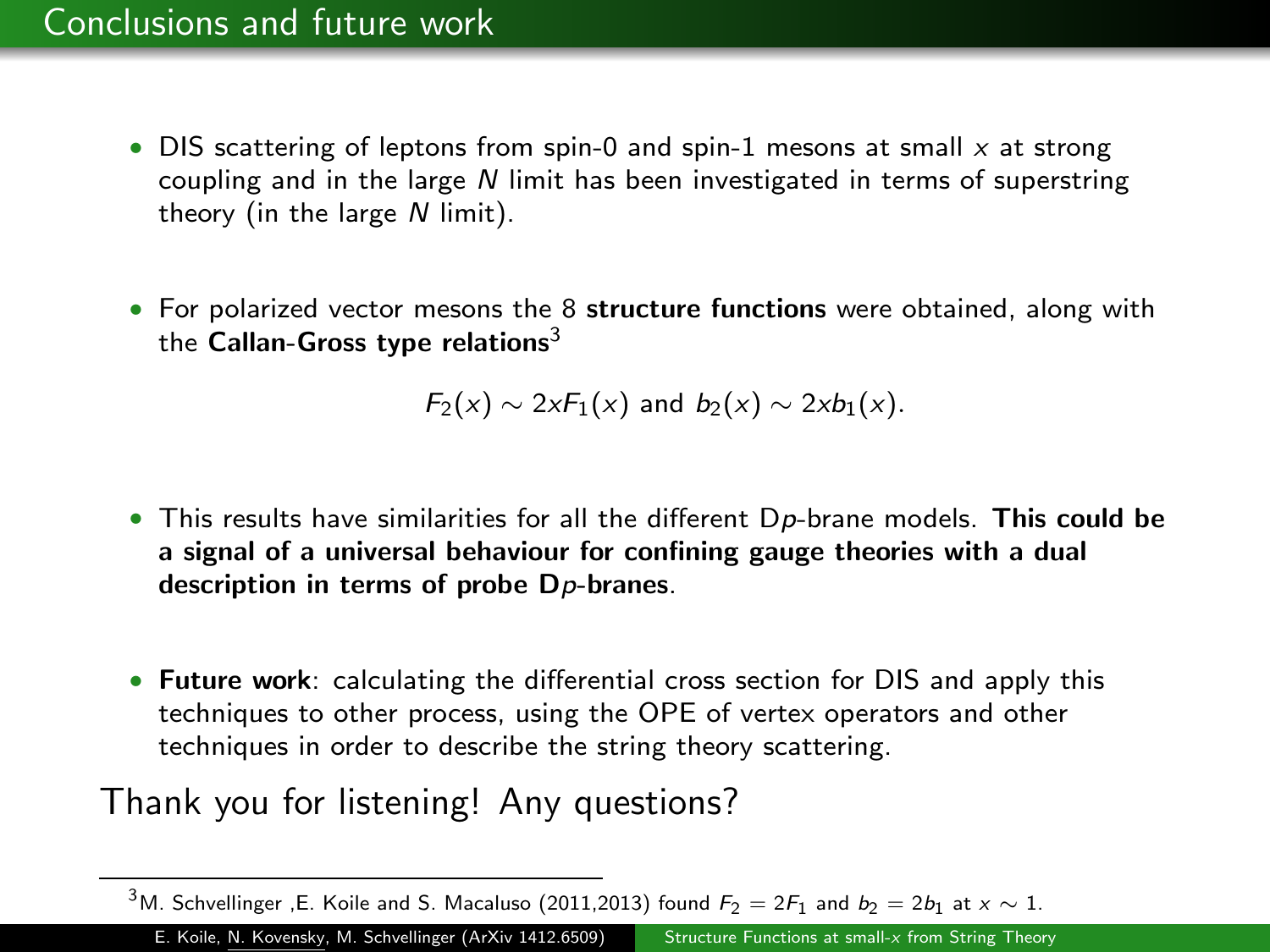# Thank you for listening! Any questions?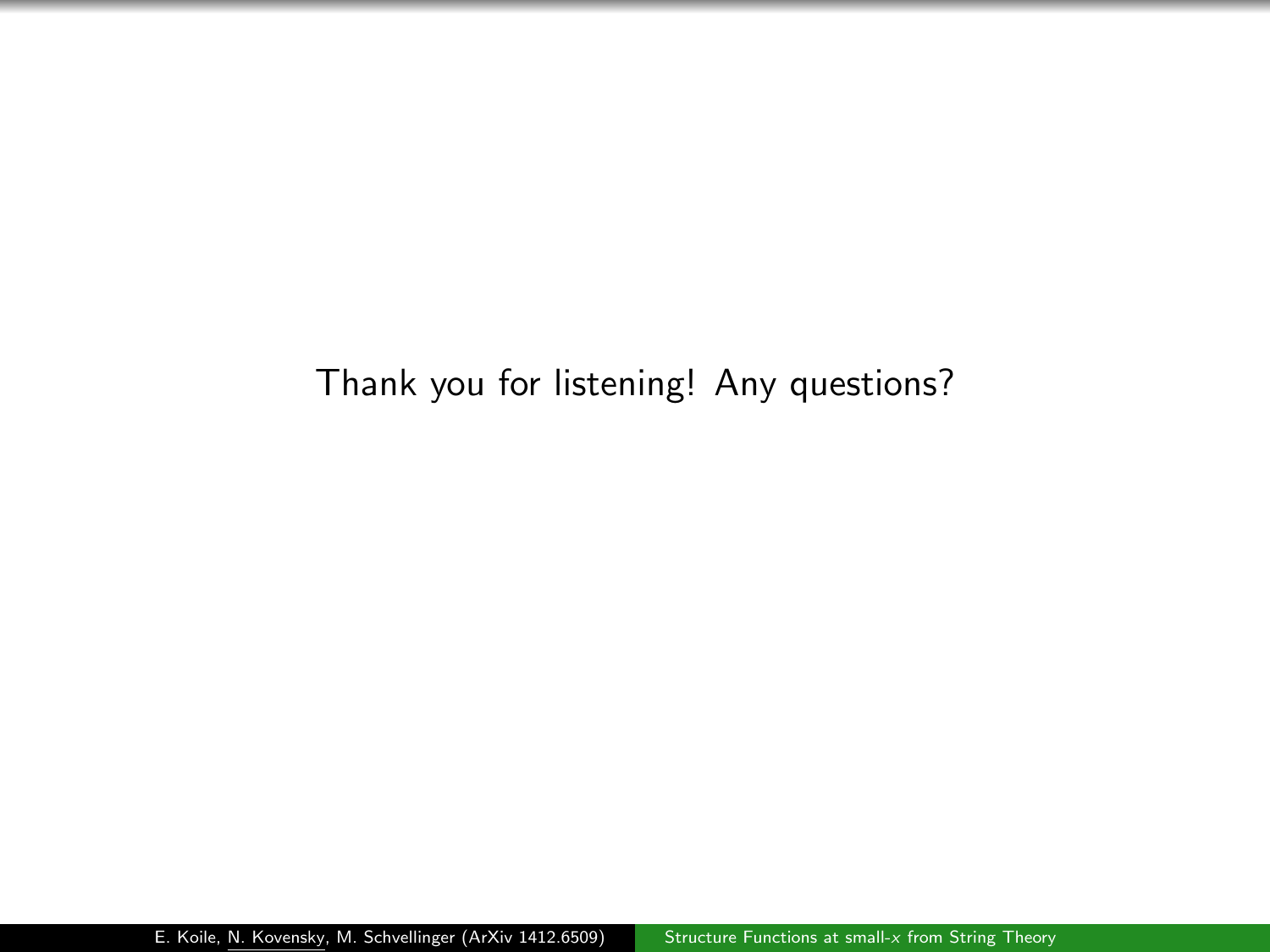- Using the optical theorem to relate DIS and forward Compton scattering, in order to relate our calculations and the hadronic tensor.
- Calculate the leading amplitude and finding an effective action  $S_{\text{eff}}$  (first in flat space-time).
- Obtaining the field solutions on the curved background  $(AdS_5 \times S^3)$  with boundary conditions.
- Inserting these solutions in the  $S_{\text{eff}}$  and folding the amplitude in AdS (since the interaction can be considered local)  $<sup>4</sup>$ .</sup>
- Using the AdS/CFT dictionary  $\rightarrow n_{\mu}n_{\nu}\tilde{W}^{\mu\nu} \sim \frac{\delta^2}{\delta b \kappa^2}$  $\frac{\delta^2}{\delta(b.c.)^2}$   $S_{\text{eff}}^{AABB}$ .
- Comparing the resulting  $W^{\mu\nu}$  with the most general one and extract the structure functions  $F$ ,  $b$  and  $g$ .

<sup>4</sup>Polchinski et all (2006)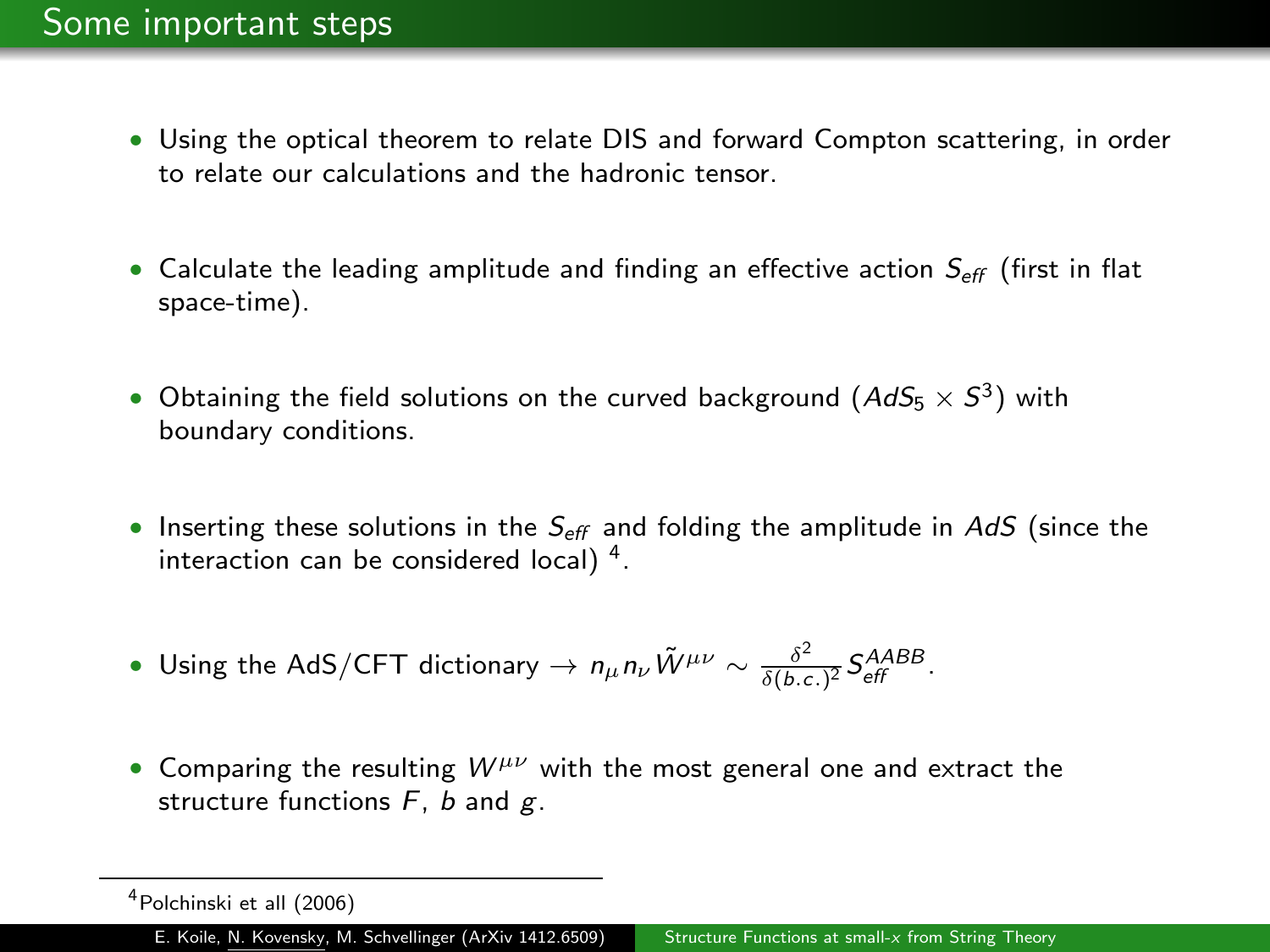### Gauge Theory and Brane models

 $\mathcal{N} = 2$  SYM gauge theory:

- It is derived from  $N = 4$  SYM with 8 broken susy.
- It has matter in the fundamental rep. and mesons, like QCD. However recall that QCD is logarithmically running in the UV.
- At high energies it becomes conformal, so we can use the gauge-string duality.
- It possesses a mass gap of order  $m/\lambda$  with  $m \propto L \rightarrow$  light mesons at strong coupling.

### The D3D7 brane model<sup>5</sup>:

•  $N_f \ll N$  probe D7-branes are introduced in an  $AdS_5\times S^5$ background:

|  | $D3 : 0123 - - - - -$ |
|--|-----------------------|
|  | $D7 : 01234567 -$     |

- Mass comes from separation in the 89-plane (L).
- In the interaction region the induced metric can be approximated by  $AdS_5\times S^3$  .
- We will use  $N_f = 1$  and some other models<sup>6</sup>:  $D4D8\overline{D8}$  and  $D4D6\overline{D6}$ .

 $5$ Kruczenski et all. (2003), A. Karch and E. Katz (2002)  $6$ Sakai and Sugimito (2004) y citar el otro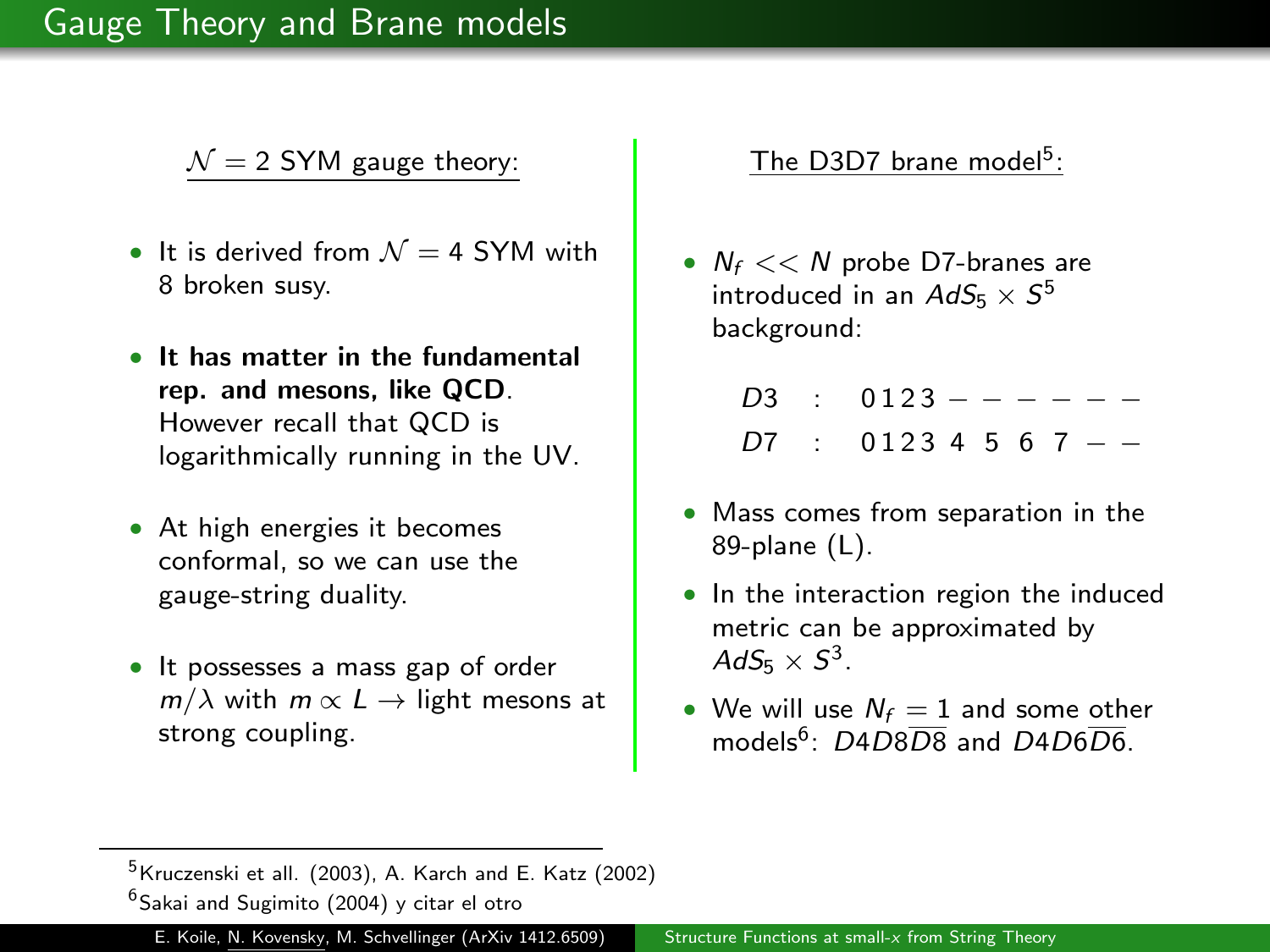Formally, both for scalar and vector mesons one should compute the two open vs two closed strings amplitude from a vertex operator worldsheet integral on the disk of the  $form<sup>7</sup>$ 

$$
A_{string}(h_1, h_4, \epsilon_2, \epsilon_3) = \int_{\partial H_+} dx \int_{\partial H_+} dy \int_{z \in H_+} dz d\overline{z} \int_{w \in H_+} dw d\overline{w} \langle c(z) \widetilde{c}(\overline{z}) \times
$$
  
:  $V_c^{(-1,-1)}(z, \overline{z}; h_{1\mu\nu}, k_1) : : V_c^{(0,0)}(w, \overline{w}; h_{4\mu\nu}, p_4) : (c(x) - c(y)) : V_o^{(0)}(x, \epsilon_{2\mu}, k_2) :$   
:  $V_o^{(0)}(y, \epsilon_{3\mu}, k_3) : \rangle$ ,

This gives a sum of terms with an  $\alpha'$ -independent kinematic term and a pre-factor that carries the  $\alpha'$  dependence of the form

$$
\mathcal{A}_{4}^{2o2c}=\mathcal{P}_{1}^{2o2c}\,\mathcal{K}_{1}^{2o2c}+\mathcal{P}_{2}^{2o2c}\,\mathcal{K}_{2}^{2o2c}+\cdots.
$$

For us,  $\big||t| << 1 << s\big|$ . Only the one that has a  $\frac{1}{\tilde{t}}$  pole in the pre-factor and a kinetic term that can be obtained from supergravity is important in this regime.

<sup>7</sup>S. Stieberger (2009).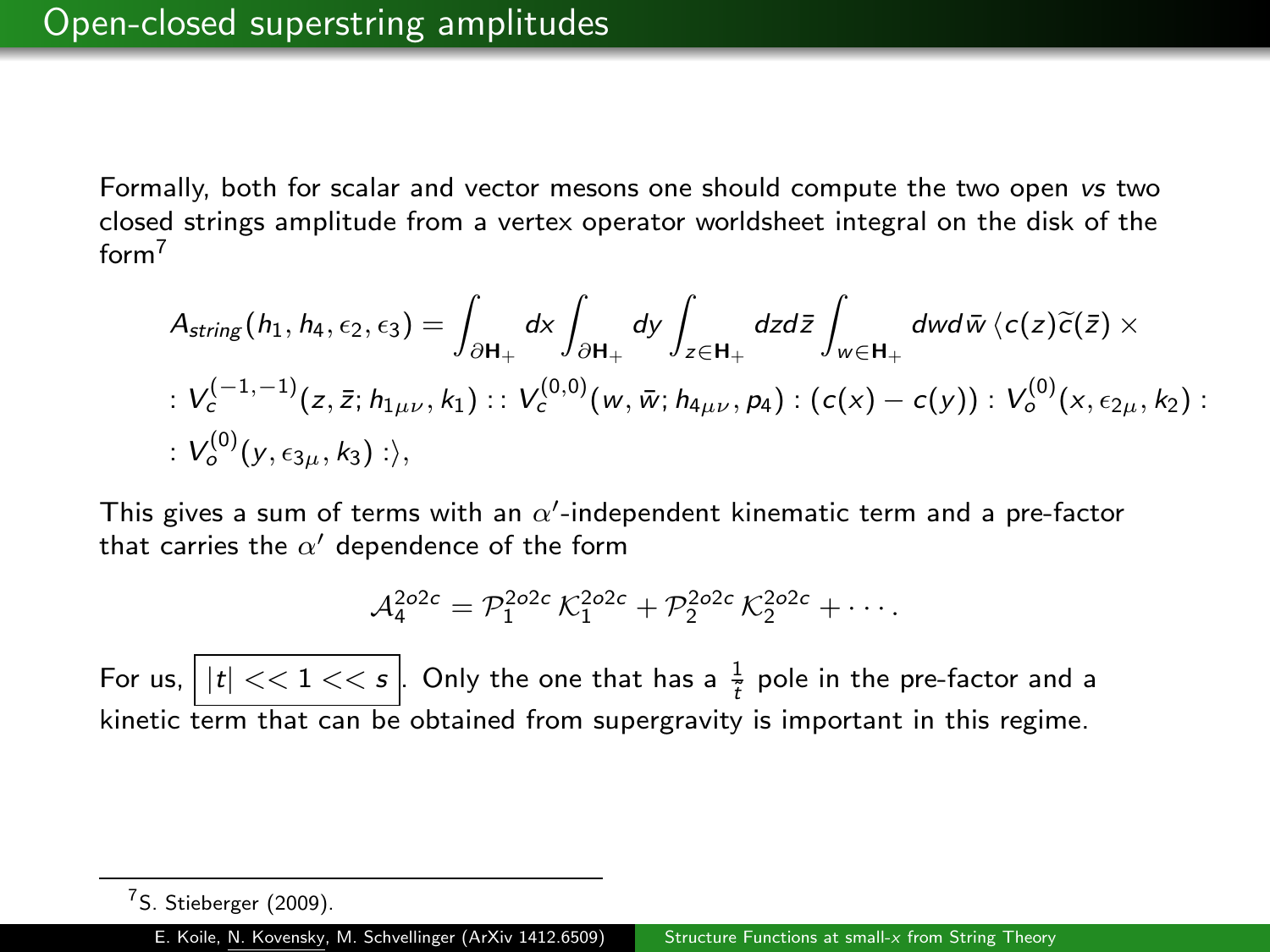# Supergravity Feynman Diagrams



Figure 3: The s-, u- and t-channel diagrams together with the contact interaction. They all appear in the supergravity calculation.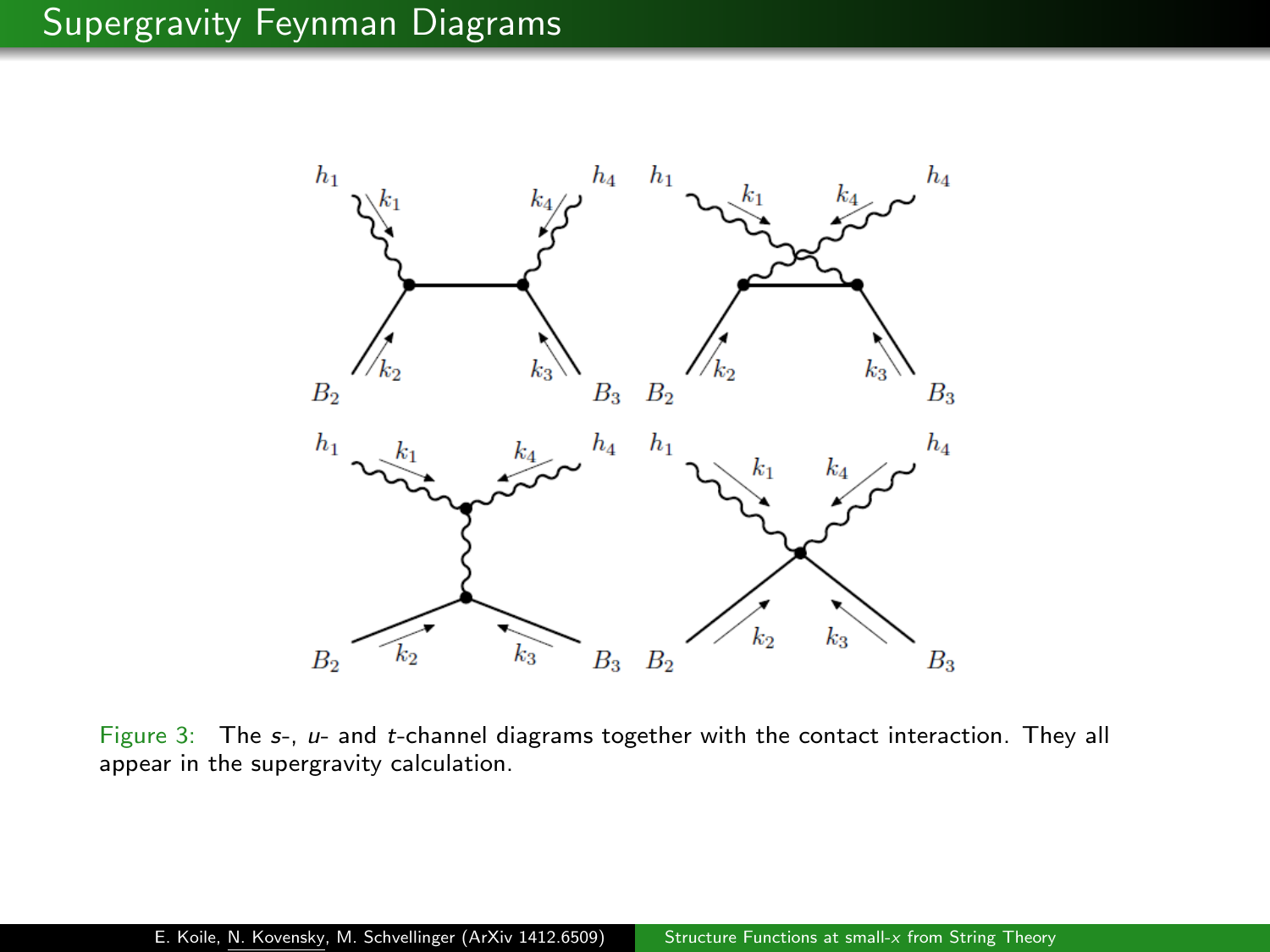We begin with the action

<span id="page-11-0"></span>
$$
S_{DBI} = -T_7 \int d^8 \xi \sqrt{-det(\hat{g}_{ab} + (2\pi \alpha') G_{ab})} \,,
$$

where  $G_{ab} = \partial_a B_b - \partial_b B_a$  and choose the static gauge

$$
H_{ab} \rightarrow \hat{g}_{ab} \equiv g_{ab} + 2g_{I(a}\partial_{b)}X^{I} + g_{IJ}\partial_{a}X^{I}\partial_{b}X^{J},
$$
  
\n
$$
g_{ab} = \eta_{ab} + 2\kappa h_{ab} , \quad g_{IJ} = \delta_{IJ} + 2\kappa h_{IJ} , \quad g_{al} = 2\kappa h_{al}.
$$

By expanding [\(1\)](#page-11-0) we get the usual propagator for  $B_a$  and the interaction lagrangians

$$
L_{BB} = -\frac{T_7}{4} G^{ab} G_{ab} , L_{hBB} = T_7 \kappa \left[ \frac{1}{4} h G^{ab} G_{ab} + h^{ab} G_{bc} G_a^c \right],
$$
  
\n
$$
L_{hhBB} = T_7 \kappa^2 \left[ \frac{1}{8} h^2 G^{ab} G_{ab} + 2 h h^{ab} G_{bc} G_a^c - \frac{1}{4} h^{ab} h_{ab} G^{cd} G_{cd} \right.
$$
  
\n
$$
- h^{ab} h^{cd} G_{bc} G_{da} - 2 h^{ab} h_{bc} G^{cd} G_{da} \right].
$$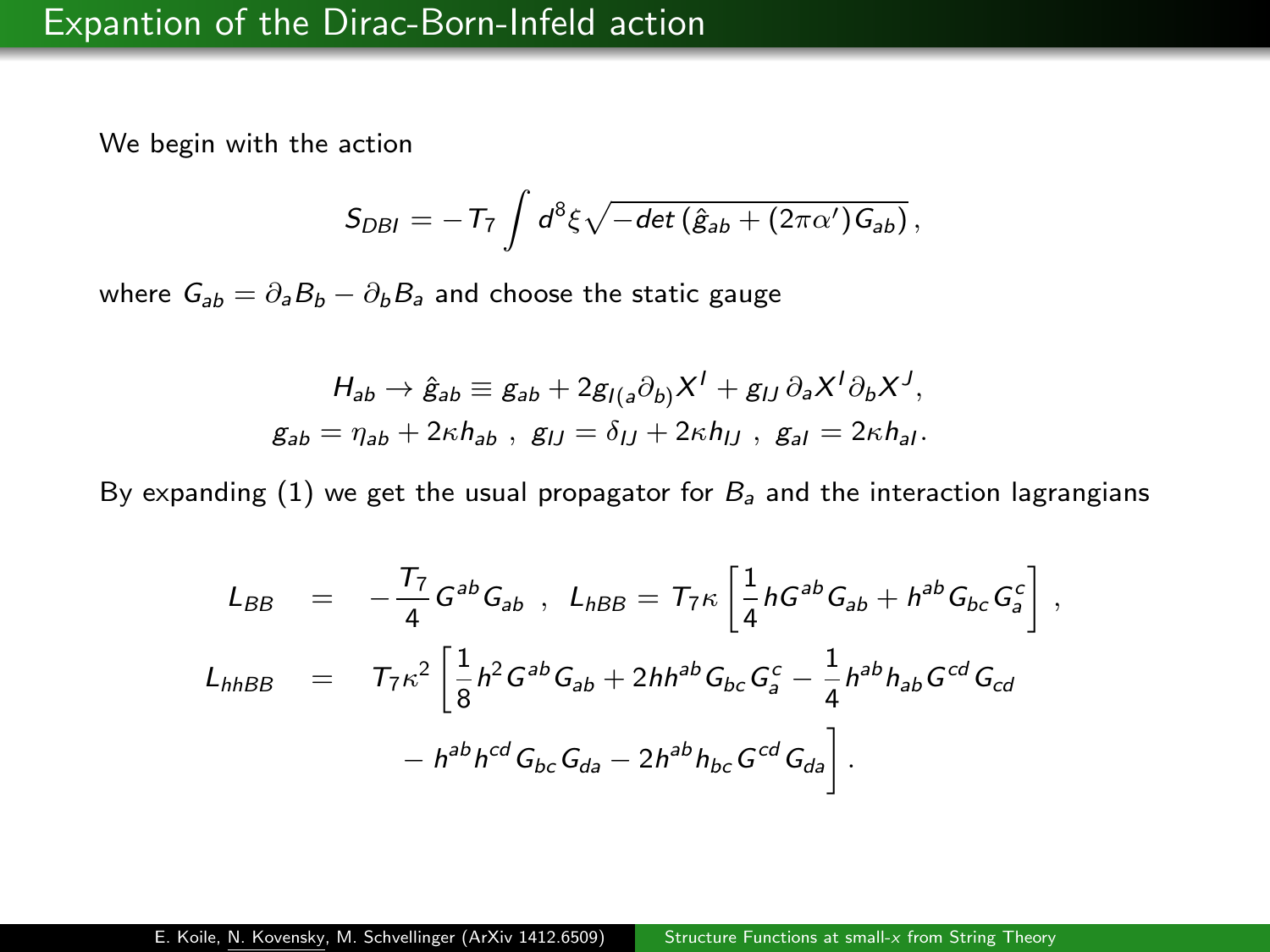When  $x$  is not exponentially small the string size is the interaction can be considered  $\bm{{\mathsf{local}}}$  and so we can *fold* our flat spacetime results into the AdS interaction  $^8$ . Thus, from the effective action our starting point we consider our starting point

$$
n_{\mu}n_{\nu}Im_{exc}\mathcal{T}^{\mu\nu}=\frac{\pi\alpha'}{8}\sum_{m=1}^{\infty}\int d\Omega_3 dr\,\sqrt{-g}v_i v^i G^{*mq}(P)G_q^n(P)\mathcal{F}_{mp}^*(q)\mathcal{F}_n^p(q)\delta\left(m-\frac{\alpha'\tilde{s}}{4}\right),
$$

where all indices are contracted with the full  $p + 1$ -dimensional metric. The integration in  $x^0,\ldots,x^3$  has already been used to set the momenta by conservation, and the solutions are

$$
A_{\mu}(q) = n_{\mu}f(r)e^{iq \cdot x}, \ f(r) = \frac{qR^2}{r}K_1\left(\frac{qR^2}{r}\right)
$$
  

$$
A_r(q) = \frac{-iq \cdot n}{q^2}f'(r)e^{iq \cdot x}, \ B_r(P) = 0
$$
  

$$
B_{\mu}^l(P) = \frac{\zeta_{\mu}}{\Lambda} \frac{c_{\mu}^l}{\Lambda R^3} \left(\frac{r}{\Lambda R^2}\right)^{-\Delta} Y^l(\Omega_3)e^{iP \cdot x} = \frac{\zeta_{\mu}}{\Lambda} X^l(P)
$$

The last lines come from the asymptotic form of the solutions in the  $D3D7$  model. <sup>9</sup>

<sup>8</sup> J. Polchinski et all (2006)

<sup>&</sup>lt;sup>9</sup>M. Kruczenski et all (2003).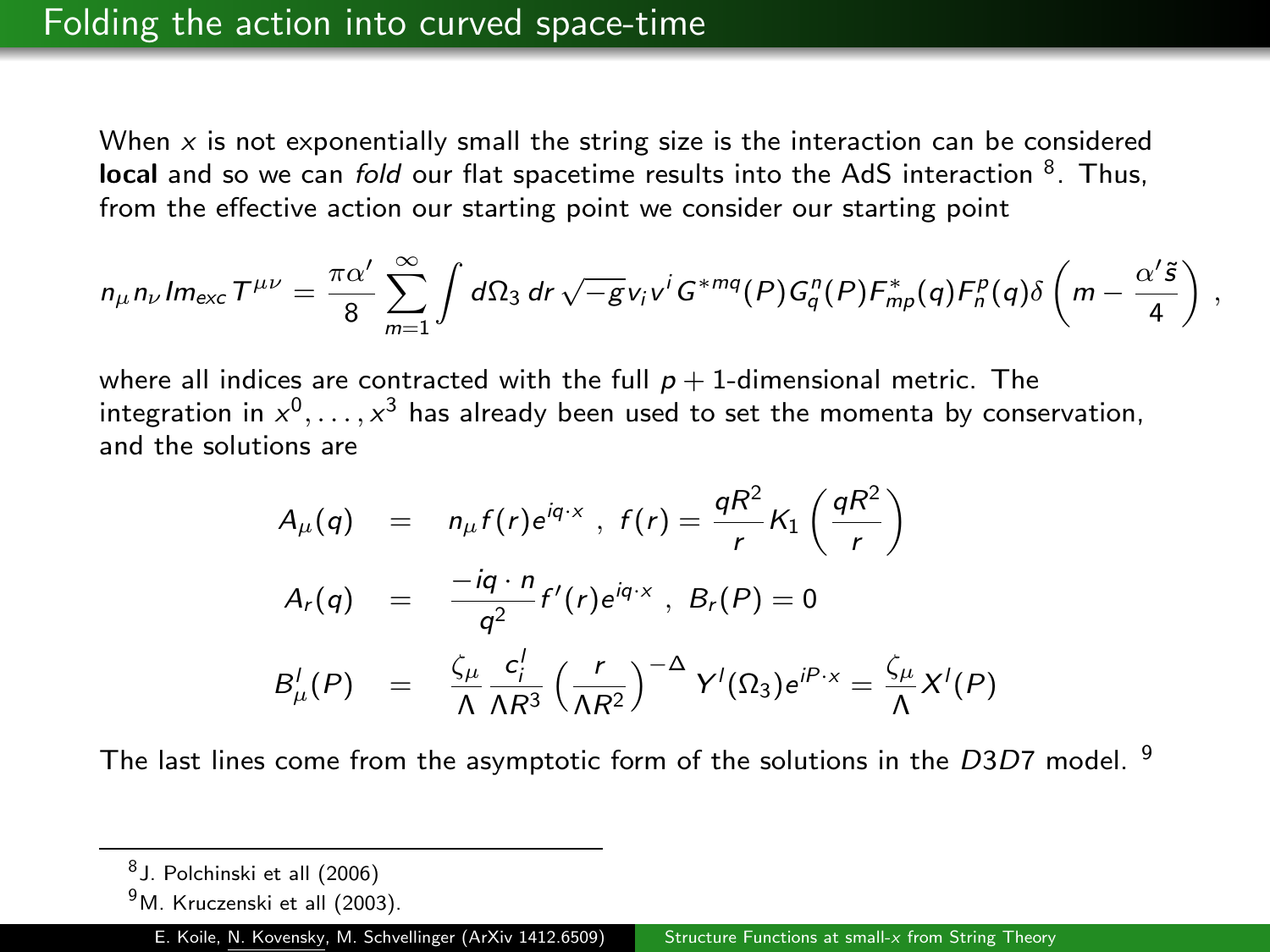Substituing the solutions one gets

$$
Im_{exc}T^{\mu\nu} = \frac{\pi\alpha'}{8} \sum_{m=1}^{\infty} \int d\Omega_3 dr \delta \left( m - \frac{\alpha'}{4} \right) \times
$$
  
\n
$$
P^{\mu}P^{\nu} \times \left[ \frac{R^4|X|^2}{r^4\Lambda^2} \left( \frac{R^4}{r^4} q^2 f^2 + (f')^2 \right) (\zeta \cdot \zeta^*) \right] + \left[ \frac{1}{2} (\zeta^{*\mu} \zeta^{\nu} + \zeta^{*\nu} \zeta^{\mu}) \right.
$$
  
\n
$$
+ \frac{1}{2} (\zeta^{*\mu} \zeta^{\nu} - \zeta^{*\nu} \zeta^{\mu}) \right] \times \frac{R^4|X|^2}{r^4\Lambda^2} \left[ \frac{R^4}{r^4} P^2 q^2 f^2 + P^2 (f')^2 + \frac{\Sigma^2}{r^2} q^2 f^2 + \frac{\Sigma^2 r^2}{R^4} (f')^2 \right]
$$
  
\n
$$
+ \eta^{\mu\nu} \times \frac{R^4|X|^2}{r^4\Lambda^2} \left[ \frac{R^4}{r^4} f^2 (\zeta \cdot \zeta^*) (P \cdot q)^2 + \left( \frac{R^4}{r^4} P^2 + \frac{\Sigma^2}{r^2} \right) f^2 (q \cdot \zeta) (q \cdot \zeta^*)
$$
  
\n
$$
+ (\zeta \cdot \zeta^*) \left( \frac{r^2 \Delta^2}{R^4} (f')^2 + 2 \frac{\Delta}{r} f f'(P \cdot q) \right) \right],
$$